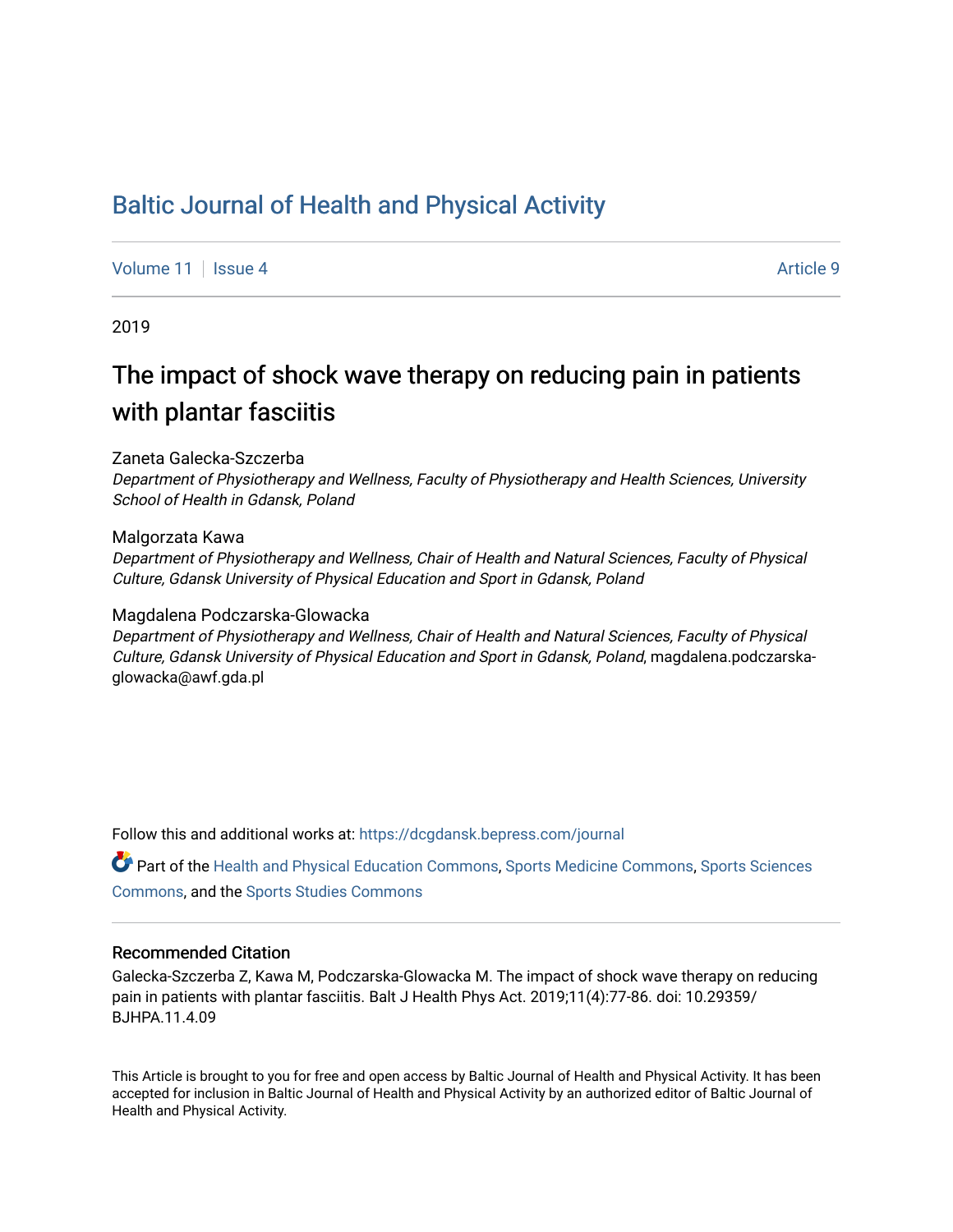# **The impact of shock wave therapy on reducing pain in patients with plantar fasciitis**

#### **Authors' Contribution: A** Study Design

**Żaneta Gałecka-Szczerba1 ABCDEF, Małgorzata Kawa<sup>2</sup> ABCDEF, Magdalena Podczarska-Głowacka2 ABCDEF**

- **B** Data Collection **C** Statistical Analysis
- **D** Data Interpretation
- **E** Manuscript Preparation
- **F** Literature Search
- **G** Funds Collection
- 1 Department of Physiotherapy and Wellness,

 Faculty of Physiotherapy and Health Sciences, University School of Health in Gdańsk, Poland

2 Department of Physiotherapy and Wellness, Chair of Health and Natural Sciences, Faculty of Physical Culture, Gdansk University of Physical Education and Sport in Gdansk, Poland

| abstract                     |                                                                                                                                                                                                                                                                                                                                                                    |
|------------------------------|--------------------------------------------------------------------------------------------------------------------------------------------------------------------------------------------------------------------------------------------------------------------------------------------------------------------------------------------------------------------|
| <b>Background:</b>           | Plantar fasciitis, often accompanied by plantar fascia inflammation, is a very troublesome disorder. It<br>causes intense heel and foot pain, disturbs gait, often causing limitation of physical activity. The aim<br>of the work is to evaluate the impact of radial shock therapy on pain and physical activity in patients<br>diagnosed with plantar fasciitis |
| <b>Material and methods:</b> | The study involved 27 patients - 9 men and 18 women - with a diagnosed spur heel; the patient's<br>average age was 56 $\pm$ 9.5 SD years. To evaluate the effects of the therapy, two testes were used, the<br>VAS analogue pain scale and the Laitinen pain questionnaire.                                                                                        |
| <b>Results:</b>              | The analysis of the test results shows a statistically significant reduction in pain ( $p<0.001$ ) and an<br>increase in the subjects' ability to function as a result of shock wave therapy.                                                                                                                                                                      |
| <b>Conclusions:</b>          | The extracorporeal shock wave is an effective method of plantar fasciitis treatment in the studied group<br>of patients. The performed treatments allowed achieving a lasting therapeutic effect and reduced the<br>intensity and frequency of pain, which allowed reducing the use of painkillers and allowed for a return<br>to full physical activity.          |
| Kev words:                   | plantar fasciitis, radial shockwave, pain.                                                                                                                                                                                                                                                                                                                         |

#### **article details**

|                               | Article statistics: Word count: 3,254; Tables: 7; Figures: 2; References: 48                                                                                                                                                                                                                                                                                                                                                                                                                                                                                                                                                                                                                                                                                                                                                                                  |
|-------------------------------|---------------------------------------------------------------------------------------------------------------------------------------------------------------------------------------------------------------------------------------------------------------------------------------------------------------------------------------------------------------------------------------------------------------------------------------------------------------------------------------------------------------------------------------------------------------------------------------------------------------------------------------------------------------------------------------------------------------------------------------------------------------------------------------------------------------------------------------------------------------|
|                               | <b>Received:</b> Ocober 2019; <b>Accepted:</b> December 2019; <b>Published:</b> December 2019                                                                                                                                                                                                                                                                                                                                                                                                                                                                                                                                                                                                                                                                                                                                                                 |
|                               | Full-text PDF: http://www.balticsportscience.com                                                                                                                                                                                                                                                                                                                                                                                                                                                                                                                                                                                                                                                                                                                                                                                                              |
| Copyright                     | © Gdansk University of Physical Education and Sport, Poland                                                                                                                                                                                                                                                                                                                                                                                                                                                                                                                                                                                                                                                                                                                                                                                                   |
| Indexation:                   | Celdes, Clarivate Analytics Emerging Sources Citation Index (ESCI), CNKI Scholar (China National Knowledge<br>Infrastructure), CNPIEC, De Gruyter - IBR (International Bibliography of Reviews of Scholarly Literature in<br>the Humanities and Social Sciences), De Gruyter - IBZ (International Bibliography of Periodical Literature<br>in the Humanities and Social Sciences), DOAJ, EBSCO - Central & Eastern European Academic Source, EBSCO<br>- SPORTDiscus, EBSCO Discovery Service, Google Scholar, Index Copernicus, J-Gate, Naviga (Softweco, Primo<br>Central (ExLibris), ProQuest - Family Health, ProQuest - Health & Medical Complete, ProQuest - Illustrata: Health<br>Sciences, ProQuest - Nursing & Allied Health Source, Summon (Serials Solutions/ProQuest, TDOne (TDNet), Ulrich's<br>Periodicals Directory/ulrichsweb, WorldCat (OCLC) |
| <b>Fundina:</b>               | This research received no specific grant from any funding agency in the public, commercial, or not-for-profit sectors.                                                                                                                                                                                                                                                                                                                                                                                                                                                                                                                                                                                                                                                                                                                                        |
| <b>Conflict of interests:</b> | Authors have declared that no competing interest exists.                                                                                                                                                                                                                                                                                                                                                                                                                                                                                                                                                                                                                                                                                                                                                                                                      |
| <b>Corresponding author:</b>  | Dr Magdalena Podczarska-Głowacka, Gdansk University of Physical Education and Sport, 1 Kazimierza Górskiego<br>str., Gdansk 80-336; e-mail: magdalena.podczarska-glowacka@awf.gda.pl                                                                                                                                                                                                                                                                                                                                                                                                                                                                                                                                                                                                                                                                          |
| <b>Open Access License:</b>   | This is an open access article distributed under the terms of the Creative Commons Attribution-Non-commercial 4.0<br>International (http://creativecommons.org/licenses/by-nc/4.0/), which permits use, distribution, and reproduction in<br>any medium, provided the original work is properly cited, the use is non-commercial and is otherwise in compliance<br>with the license.                                                                                                                                                                                                                                                                                                                                                                                                                                                                          |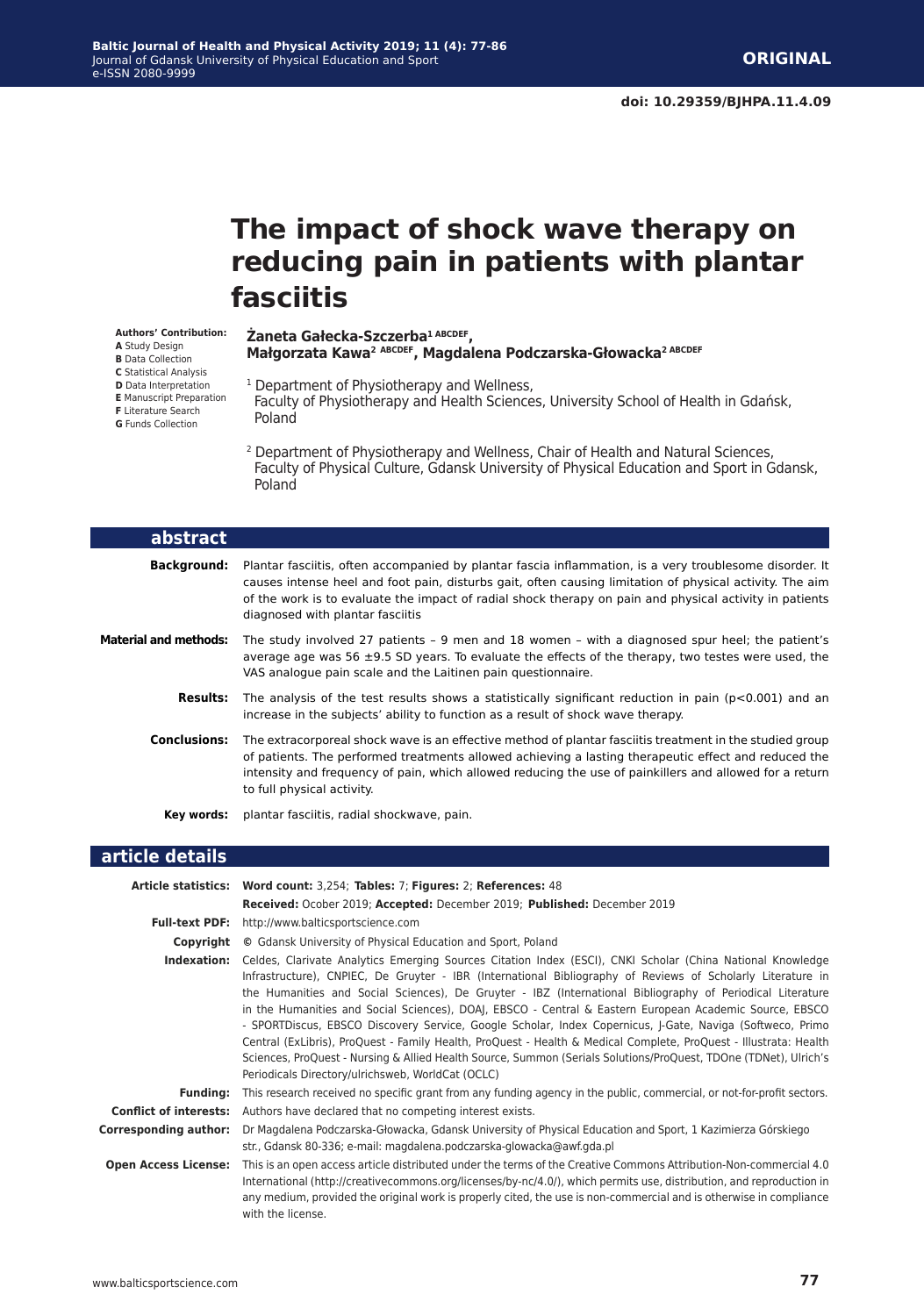## **introduction**

The dynamics of contemporary life requires intensive physical and professional activity. However, pain that is often ignored in its initial stage may lead to development of disorders and result in limitation of such activity in the long run [1,2]. International Association for the Study of Pain defines pain as unpleasant sensory and emotional experience associated with actual or potential tissue damage, or described in terms of such damage [3].

Pain in the heel, experienced by many people, is one of the conditions that have a clearly negative impact on physical activity. According to a study of Australian researchers, 3.6% of the population suffers from such pain; researchers from the USA estimate that 7% of population over 65 years of age suffers from pain in the heel [4, 5]. The causes of heel pain include inflammation of the Achilles tendon attachment, with associated inflammation of the Achilles tendon bursa, inflammation of the fat tissue under the calcaneal tuberosity, neuropathies caused by pressure of plantar branch of the tibial nerve by overgrown plantar aponeurosis, fracture of the heel bone, avascular necrosis of bone heel tuberosity– the so called Haglund's syndrome, inflammation of the bones, inflammatory arthropathy, bunion, neuropathy of Baxter nerve, S1 root radiculopathy, tarsal tunnel syndrome and calcaneal spur [6–9].

Calcaneal spur (lat. calcar calcanei) is a degenerative lesion of the heel bone which results in a bony growth. The condition was first described in 1900 by Plettner, who observed it on an X-ray image [10, 11]. Depending on the location of the lesion, the following types are distinguished: interior spur – in the top part of the heel bone, in the direction of the Achilles tendon, and, more frequently, posterior spur, located in the plantar part of the heel – medial tuberosity [12].

The etiopathogenesis of calcaneal spur has not been fully recognized. It is assumed that one of the causes is repeated traction of the attachment of plantar fasciitis from medial heel bone tuberosity, causing inflammation of aponeurosis and reactive calcification of its attachment. Other causes include micro fractures of the heel bone in the course of stress fracture, as a result of vertical compression within the foot. Development of calcaneal spur in such circumstances is a defense mechanism. Continuous irritation of the surrounding structures by pressure results in chronic inflammation of the heel bone area and enthesopathy of plantar fasciitis at its attachment to heel bone tuberosity [10, 13]. Ca. 50% of patients with calcaneal spur also suffer from inflammation of plantar fasciitis. It is considered to be the most popular cause of foot pain in adults, since 10–15% population suffers from the condition, usually between 40–60 years of age [14, 15]. Plantar fasciitis is diagnosed by clinical symptoms of pain, stiffness, edema, positive windlass test, and about 75% have no symptoms in patients with heel spurs.

The first symptom of calcaneal spur and inflammation of plantar aponeurosis is pain in the heel area, occurring after overstraining the heel. The patients describe the pain as burning, scorching, throbbing, blunt or acute. At a later stage, the pain occurs also during rest or when touched. Swelling and redness of the heel area occurs. The patients suffer from pain when taking the first step, which is characteristic of inflammation of plantar aponeurosis, which occurs when taking the first steps in the morning. It is assumed that the pain is caused by the healing process which occurs during sleep. First steps cause breaking of adhesions that had been made during the night rest. Increased pain also occurs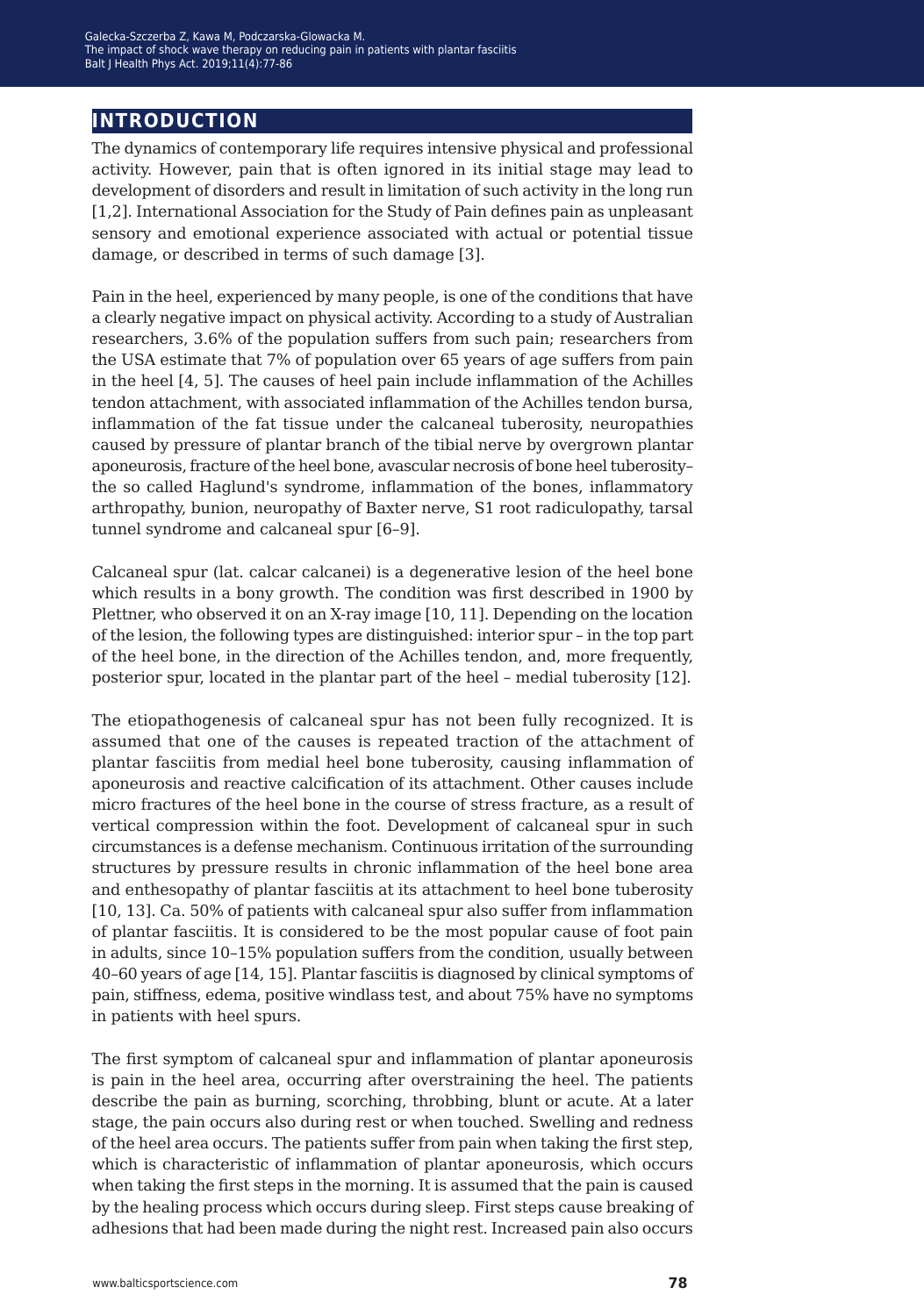after long inactivity, overstraining the foot or at the end of the day. Walking on hard surface or carrying heavy objects also intensifies pain in patients with this disorder [16–20].

Risk factors increasing the probability of foot pain include: excess weight (high BMI index), standing position at work, age, sex (spur is more frequent in 40–60-year-old women, usually after menopause, practicing sports that burden the feet – sports that include jogging and wearing inadequate footwear. Other reasons include fallen transverse/longitudinal arch [14, 21, 22].

Treatment of plantar fasciitis usually includes medication, applying load-reducing foot beds, kinesiotherapy, massage, manual therapy and physical therapy. The most frequent physical therapy methods include: iontophoresis, ultrasounds, laser therapy, phonophoresis and shock wave therapy [23–27].

Shock wave therapy is a non-invasive treatment method which applies acoustic waves of low frequency and high amplitude. The method of generating shock waves determines their type – waves may be focused (FSWT) or radial (RSWT) [28, 29]. Radial waves (RWST) used in the research described in this article – are generated pneumatically. The air generated in the device is packed under high pressure to the applicator head, where it makes the bullet inside move, then the bullet hits the transmitter located at the end of the applicator and generates radial shock wave [30–32]. The mechanism of anti-pain effect of shock wave therapy has not been fully recognized. It is assumed that its effectiveness is the result of the following: shock waves damage intimal nerve layers, making nerve receptors unable to accumulate the potential and transmit pain; the receptors are hyper-stimulated by shock waves and start sending impulses of high intensity, limiting pain signals, according to pain gate control theory; shock waves trigger free radicals in the area of nerve endings, changing the chemical environment, which reduces pain impulses [33]. Application of shock waves leads to reduction of muscle tone, due to improvement of elasticity and energy of tissue, improvement of blood circulation and distribution of P substance in the cells, which is responsible for pain sensation in a given area, dissolution of fibroblasts and calcium deposits, increase of resorption of milk acid and other metabolites in healthy and affected tissue, stimulation of collagen production [31, 34].

The purpose of this paper is to evaluate the impact of radial shock wave therapy on pain and undertaken physical activity in patients with diagnosed plantar fasciitis.

## **material and methods**

The research was performed on an outpatient basis in September 2018 – December 2018. A group of 27 patients were examined – 9 men and 18 women (mean age  $56 \pm 9.5$  SD), all diagnosed with calcaneal spur, pain in the heel area. The research included two phases: diagnostic and therapeutic. In the diagnostic phase interviews with patients were conducted in order to exclude potential contraindications. Contraindications included: blood coagulation disorders, thrombosis, pregnancy, cancer, high fever, acute inflammation, polyneuropathy, late stage of osteoporosis. In the diagnostic stage of the research, the pain level was measured using the Laitinen pain scale questionnaire (pain intensity, rate of taking pain killer medication and limitation of physical activity) and the VAS pain scale (where 0 signifies no pain and 10 signifies the strongest pain one can imagine). The patients were asked to assess the pain level when taking the first step, when walking, standing, at the end of a day and during palpation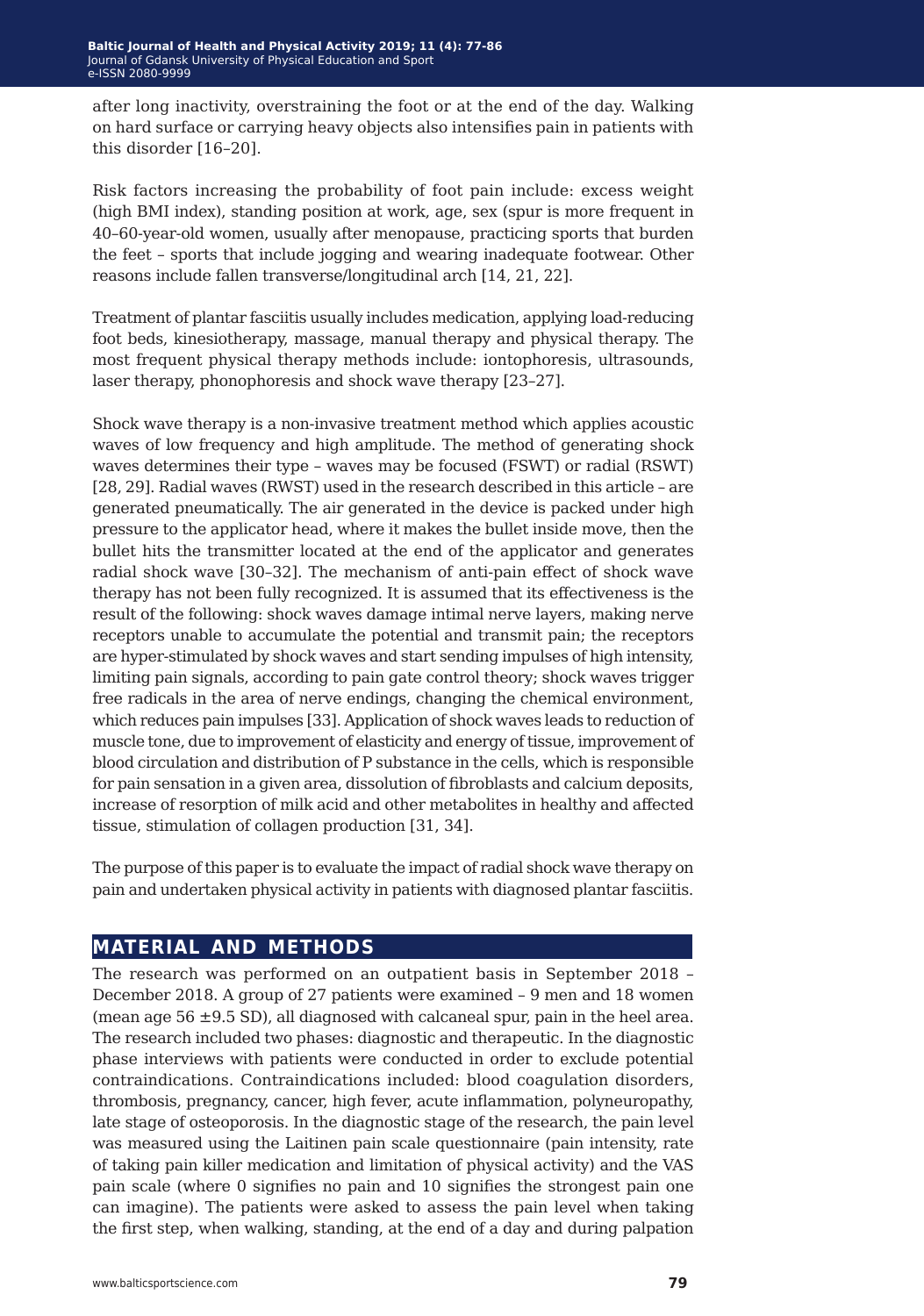examination. The distribution of load on legs was assessed with the tandem balance test. The patient was asked to stand on two identical scales, putting one leg on each scales. The weight was taken in an upright posture. The diagnostic test was performed three times: before the first procedure, after the 5th procedure and 8 weeks after completion of the treatment.

BTL 6000 SWT device was used for generating radial shock wave in the therapeutic part. The parameters of the procedures applied to patients were similar to those applied by other authors. Each patient was applied 5 procedures at 7 day intervals. An analysis of research made by other authors showed that 2–6 procedures at 2–7 day intervals were applied, with 7 day interval being the most frequent. Shock wave therapy in treatment of calcaneal spur was applied with 15 mm diameter applicator, 2000 waves of frequency 10Hz and pressure between 2.5 and 3.5 bar – gradually increasing the strength during the therapy depending on the patient's reaction, because pain intensity varies between patients, and strength must be individually adjusted.

During the procedure the patient lied on the stomach on a bed, with a bolster under the ankle. The applicator head was carried with a continuous track, after prior application of contact gel. The patient did not undergo any other procedures as part of this research.

## **results**

The research was performed on a group of 27 patients – 18 women and 9 men. The patients were rather homogenous in age, BMI (Table 1) and the variation in the burden level of extremities with and without pain, before treatment (as % of body mass).

|                                                     | Women          |                  | Men             |                | Total         |                  |         |
|-----------------------------------------------------|----------------|------------------|-----------------|----------------|---------------|------------------|---------|
| Variable                                            | $M \pm SD$     | $Min + Max$      | $M \pm SD$      | $Min + Max$    | $M \pm SD$    | $Min + Max$      | p(KvsM) |
| Age [years]                                         | $54.8 \pm 8.5$ | $40 \div 70$     | $58.4 \pm 11.6$ | $41 \div 74$   | $56 + 9.5$    | $40 \div 74$     | 0.357   |
| BMI [ $kg/m2$ ]                                     | $30.5 \pm 4$   | $21.9 \div 38.3$ | $33 + 3.9$      | $26 \div 37.9$ | $31.4 \pm 4$  | $21.9 \div 38.3$ | 0.141   |
| Variation in the<br>burden (as a %<br>of body mass) | $8.8 \pm 7.4$  | $0 \div 25$      | $11.6 \pm 10.9$ | $0 \div 34.1$  | $9.8 \pm 8.6$ | $0 \div 34.1$    | 0.437   |

Table 1. Main statistics of three basic variables – age, BMI and burden on lower extremities

Additional analyses did not show significant differences between men and women as to the lower limb in pain (left/right), type of performed work (sitting/ standing), occurrence of pain (for the first time/repeated) and the duration of pain. Analysis of the difference in burden on the legs was performed before the 1st procedure, after the 5th procedure and 8 weeks after completion of treatment. The results are presented in the table below (Table 2).

#### Table 2. Leg burden

|                                                       |                             | Date of examination        |                                             |                                       |  |
|-------------------------------------------------------|-----------------------------|----------------------------|---------------------------------------------|---------------------------------------|--|
| Variable                                              | before the 1st<br>procedure | after the 5th<br>procedure | 8 weeks after<br>completion of<br>treatment | effect of<br>repeated<br>measurements |  |
|                                                       | $M \pm SD$                  | $M + SD$                   | $M \pm SD$                                  |                                       |  |
| Variation in the leg burden<br>level (% of body mass) | $9.8 \pm 8.6$               | $1.8 \pm 4.8$              | $1.2 + 3.1$                                 | < 0.001                               |  |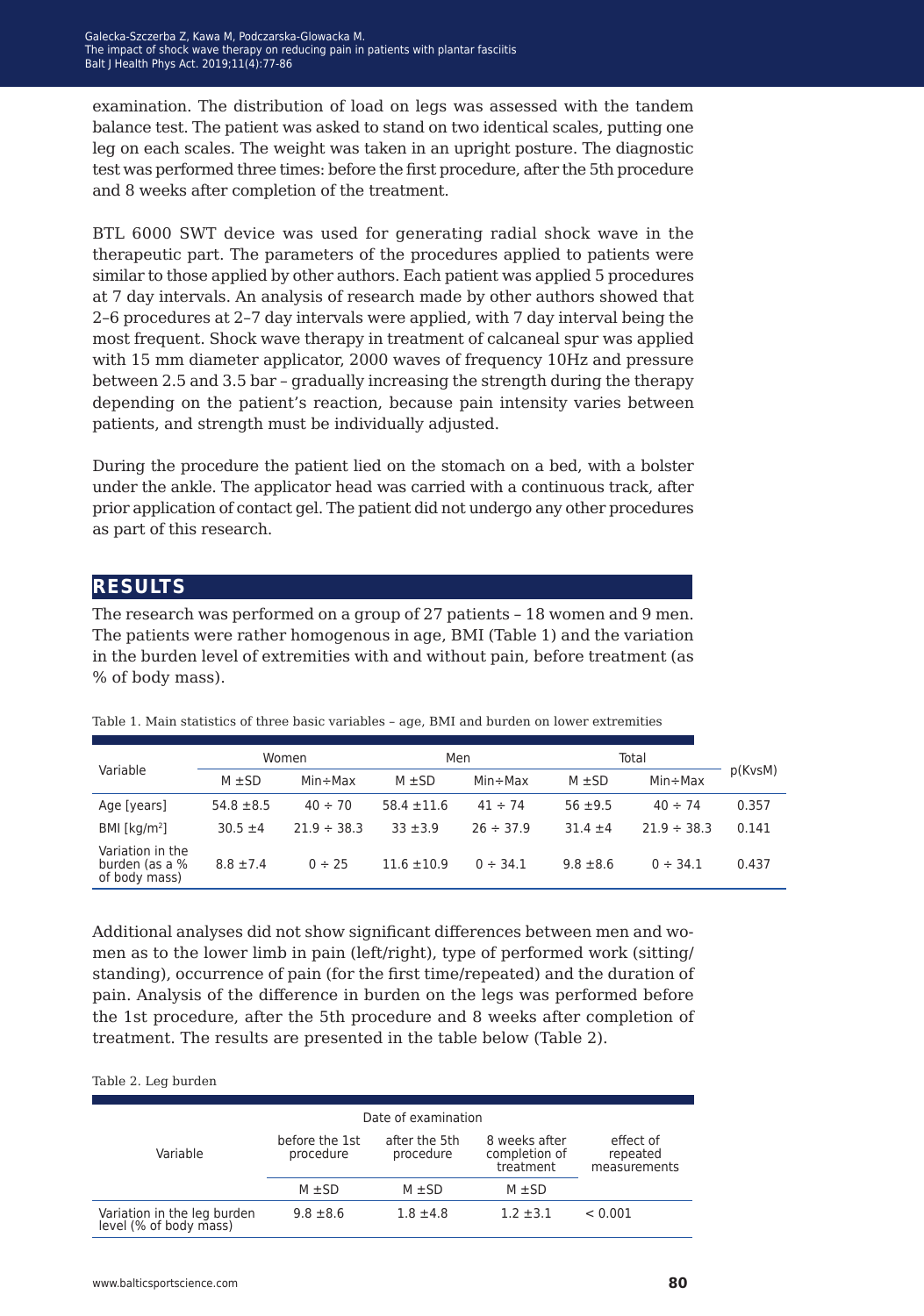The observed effect is statistically significant. It is illustrated in the graph below (Fig. 1).



Post-hoc analysis using the Scheffe test indicates that there are two homogenous groups (Table 3). The variations in the burden level between legs (as % of body mass) after the 5th procedure and 8 weeks after completion of treatment are not significantly different, but they are significantly lower than before the 1<sup>st</sup> procedure.

Analysis of pain intensity (according to the VAS scale) was performed in patients before the  $1^{st}$  procedure, after the  $5^{th}$  procedure and 8 weeks after completion of treatment. During each examination pain intensity was measured when taking the first step, when walking, when standing, during palpation examination, and at the end of the day. The results are shown in the table below (Table 4).

In the ANOVA test system of repeated measurements, two factors proved to be statistically significant: the time of examination  $(p < 0.001)$  and the type of examination ( $p = 0.027$ ). Post-hoc analysis using the Scheffe test, regarding the time of examination, indicates that there are three homogenous groups (see Table 5).

| Time of examination                  | Avarage | Homogenous groups |       |  |
|--------------------------------------|---------|-------------------|-------|--|
|                                      |         | No. 1             | No. 2 |  |
| 8 weeks after completion treatment   | 1.16    | ****              |       |  |
| After the 5 <sup>th</sup> procedure  | 1.84    | ****              |       |  |
| Before the 1 <sup>st</sup> procedure | 9.77    |                   | ****  |  |

Table 3. Analysis of homogenous groups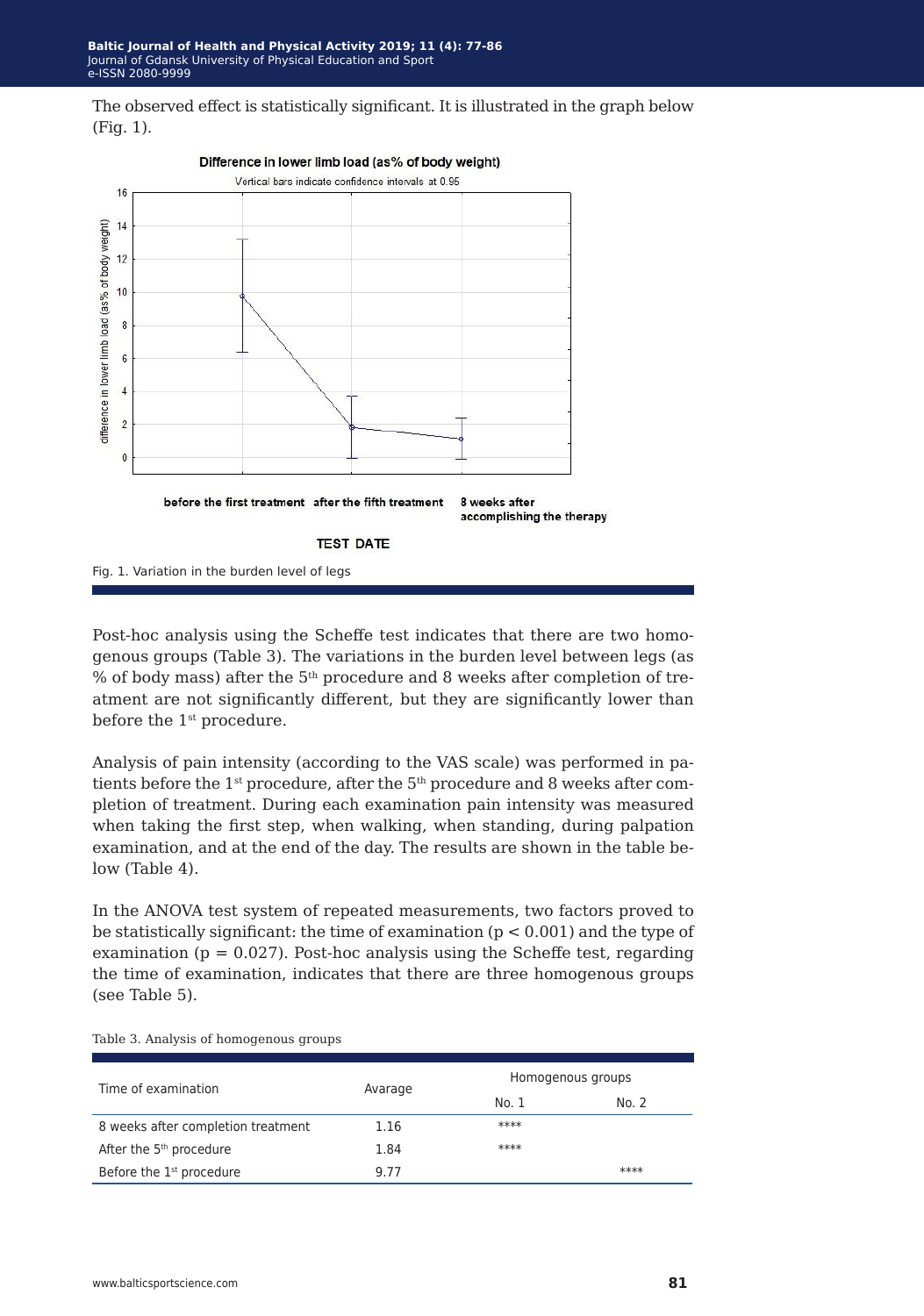Table 4. Analysis of pain intensity according to the VAS scale

|                              | Pain intensity according to the VAS scale |             |                                        |             |                                          |             |  |
|------------------------------|-------------------------------------------|-------------|----------------------------------------|-------------|------------------------------------------|-------------|--|
| Type of examination          | before the 1 <sup>st</sup><br>procedure   |             | after the 5 <sup>th</sup><br>procedure |             | 8 weeks after<br>completion of treatment |             |  |
|                              | $M \pm SD$                                | $Min + Max$ | $M \pm SD$                             | $Min + Max$ | $M \pm SD$                               | $Min + Max$ |  |
| When taking the first step   | $5.8 \pm 2.4$                             | $0 \div 10$ | $2.5 \pm 1.4$                          | $0 \div 6$  | $1.4 + 2.1$                              | 0 ÷ 8       |  |
| When walking                 | $4.6 \pm 1.7$                             | $2 \div 9$  | $2.1 \pm 1$                            | $1 \div 5$  | $1.1 \pm 2$                              | 0 ÷ 9       |  |
| When standing                | $4.5 \pm 1.9$                             | $1 \div 8$  | $1.8 \pm 1.2$                          | $0 \div 5$  | $1.2 \pm 2.1$                            | $0 \div 9$  |  |
| During palpation examination | $5.9 \pm 2.1$                             | $2 \div 10$ | $2 + 1.6$                              | $0 \div 9$  | $1.1 + 2.1$                              | $0 \div 9$  |  |
| At the end of the day        | $5.4 \pm 2.8$                             | $0 \div 10$ | $2 + 1.3$                              | $0 \div 5$  | $1.4 \pm 2.2$                            | $0 \div 10$ |  |

Table 5. Analysis of homogenous groups

| Time of examination                   | Mean | Homogenous groups |       |       |  |
|---------------------------------------|------|-------------------|-------|-------|--|
|                                       |      | No. 1             | No. 2 | No. 3 |  |
| Before the 1st procedure              | 1.26 | ****              |       |       |  |
| After the 5th procedure               | 2.15 |                   | ****  |       |  |
| 8 weeks after completion of treatment | 5.35 |                   |       | ****  |  |

The differences in pain intensity are statistically significant for each of the examined times of examination and are significantly reduced along with the progress of therapy. It is illustrated in Fig. 2. Post-hoc analysis using the Scheffe test, regarding the type of examination, using the most conservative Scheffe test did not indicate differences in pain intensity between the analyzed types of examination.



Fig. 2. Pain intensity in the VAS scale

Analysis with the ANOVA Friedman test showed significant differences in limitation of physical activity in subsequent examinations ( $p < 0.001$ ). Before the 1st procedure, less than one in every ten patients claimed no limitation in physical activity. After the 5th procedure, no limitation in physical activity was claimed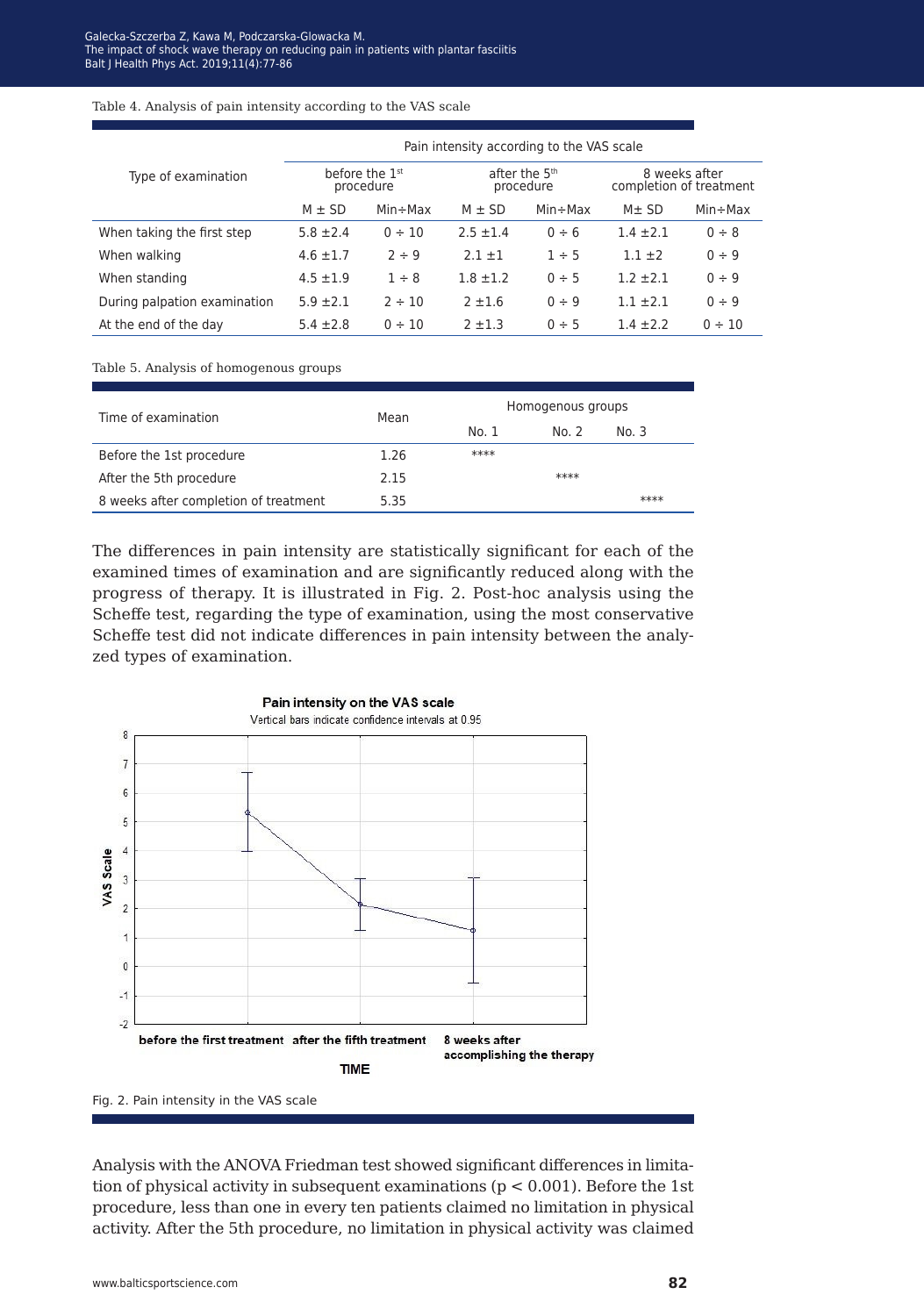by three out of four patients, while after 8 weeks of completion of treatment almost nine in ten patients claimed no limitation in physical activity (Table 6).

Analysis with the Q Cochran test indicated a significant difference in the rate of taking pain killers ( $p = 0.005$ ). Before the 1st procedure, 22% of patients took painkillers on demand. After the 5th procedure the rate dropped to 3.7%, and 8 weeks after completion of treatment none of the examined patients took pain killers any more (Table 7).

|                                    |                             |                    |                            | Time of examination |                                             |                  |
|------------------------------------|-----------------------------|--------------------|----------------------------|---------------------|---------------------------------------------|------------------|
| Limitation of physical<br>activity | before<br>the 1st procedure |                    | after<br>the 5th procedure |                     | 8 weeks after<br>completion of<br>treatment |                  |
|                                    | number<br>οf<br>patients    | $%$ of<br>patients | number<br>οf<br>patients   | % of<br>patients    | number<br>οf<br>patients                    | % of<br>patients |
| None                               | 2                           | 7.4                | 20                         | 74.1                | 24                                          | 88.9             |
| Partial                            | 15                          | 55.6               | 7                          | 25.9                | 3                                           | 11.1             |
| Making it difficult to work        | 10                          | 37.0               | 0                          | 0.0                 | $\mathbf{0}$                                | 0.0              |

Table 6. Limitation of physical activity

Table 7. Rate of taking pain killers

|                                | Time of examination         |                    |                            |                    |                                             |                    |
|--------------------------------|-----------------------------|--------------------|----------------------------|--------------------|---------------------------------------------|--------------------|
| Rate of using pain-killers     | before<br>the 1st procedure |                    | after<br>the 5th procedure |                    | 8 weeks after<br>completion of<br>treatment |                    |
|                                | number<br>οf<br>patients    | $%$ of<br>patients | number<br>οf<br>patients   | $%$ of<br>patients | number<br>οf<br>patients                    | $%$ of<br>patients |
| No pain killers<br>used        | 21                          | 77.8               | 26                         | 96.3               | 27                                          | 100.0              |
| Pain killers used on<br>demand | 6                           | 22.2               |                            | 3.7                | 0                                           | 0.0                |

### **discussion**

Plantar fasciitis is a burdensome ailment to patients. Its treatment is timeconsuming and complicated. The main problem related to plantar fasciitis is pain, which is a subjective sensation, hard to measure. In order to measure the pain level, various questionnaires are used allowing one to assess its intensity. One of the most frequently used methods is VAS (Visual Analogue Scale), among others, applied by Drużbicka [35] or Mróz [36].

In this research, a statistically significant drop in the pain level intensity was observed based on the VAS scale. Pain intensity was measured before the 1st procedure, after the 5th procedure and 8 weeks after completion of the therapy. The following results were obtained: when taking the first step, pain intensity dropped on average from 5.8 to 1.4; when walking – from 4.6 to 1.1; when standing – from 4.5 to 1.2; in palpation examination – from 5.9 to 1.1; at the end of the day – from 5.4 to 1.4. A similar trend was observed by Mróz et al. [36], Drużbicka et al. [35], Krzentowska et al. [10], or Hołubowicz [37], who also observed a significant relief of pain measured with the VAS scale in their research. A significant relief of pain after the shock wave therapy was also observed by Yalcin et al. [38], Gerdesmeyer et al. [39], Bicer et al. [40], Purcell et al. [41] or Hocaoglu et al. [42].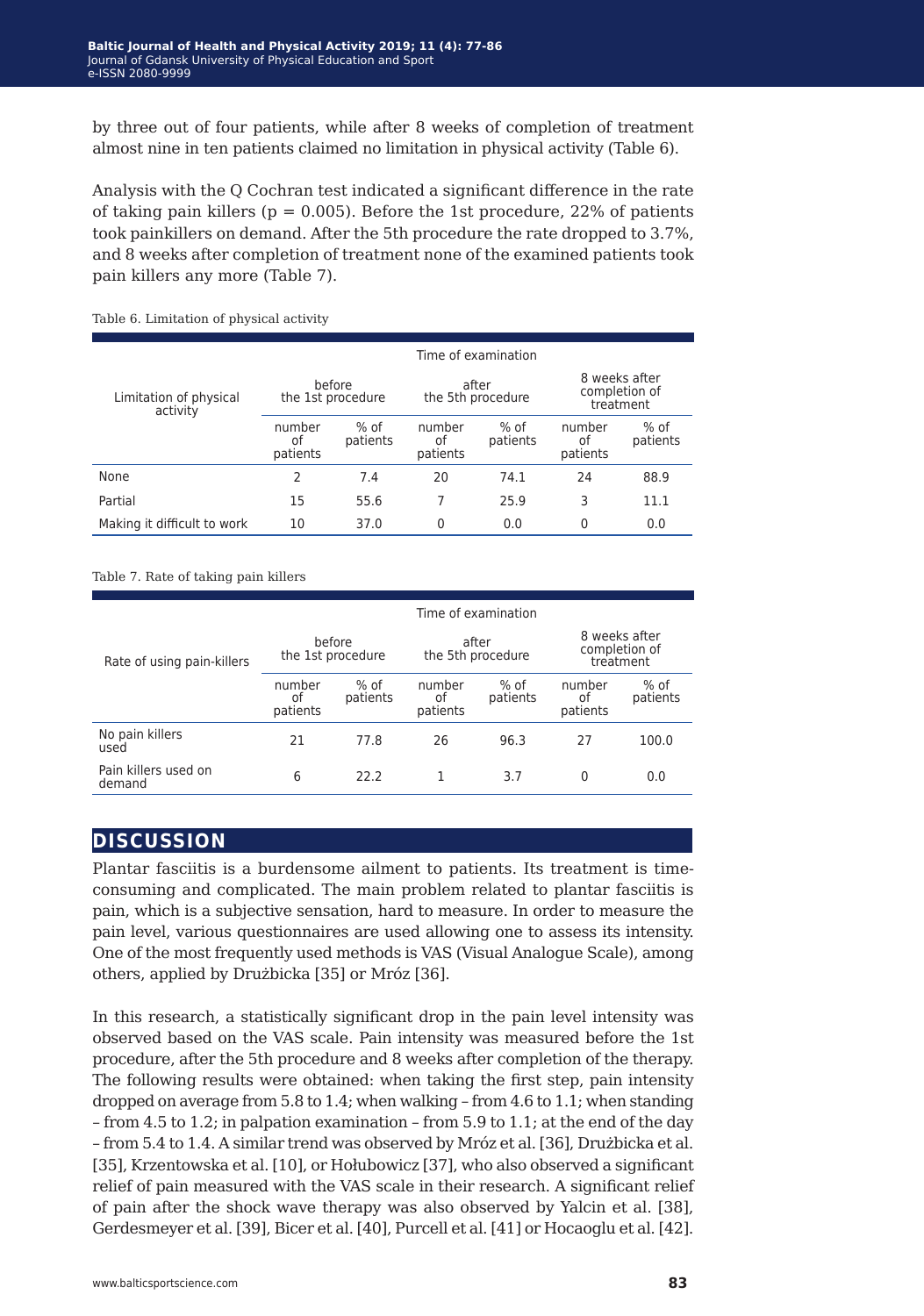Rompe et al. [43] present another opinion on the effects of shock wave therapy in the short term. They examined two groups of patients – the first group was treated with shock wave therapy, and the second one – with stretching. According to the authors, after 2 and 4 months of assessment carried out before the therapy, significantly better effects were observed in the group of patients practicing stretching. Despite the fact that the results obtained by Rompe et al. [43] do not fully confirm the effectiveness of shock wave therapy, most researchers seem to be of an opinion that the therapy has a positive effect on relieving pain. Akinoglu and Kose [44] in their works compared the effectiveness of therapies with shock waves, ultrasounds and exercise in treating plantar fasciitis. The results show that the best anti-pain effect was observed when using shock wave therapy. It was also indicated that the effects of therapy may be strengthened by applying a combination of shock wave therapy and exercise. The effectiveness of shock wave therapy in treatment of plantar fasciitis was also confirmed by Scheuer et al. [45].

The Laitinen pain scale was also used in this research before the 1st procedure, after 5th procedure and 8 weeks after completion of therapy to assess pain intensity, the frequency and rate of using painkillers, the degree of limitation of physical activity. Similarly to the research performed by Koch et al. [46], this examination showed a significant improvement in all indicators in patients after the therapy. Krukowska et al. [47] conducted research on a group of 47 patients with diagnosed calcaneal spur. The group was divided into two subgroups. Patients in the first subgroup underwent a series of 10 ultrasound procedures, while patients in the second subgroup were applied 4 procedures of shock wave therapy. The patients then assessed the pain level by using the VAS scale and the Laitinen questionnaire. Relief of pain was observed in both subgroups. Therefore, the research made by Krukowska provides support to the postulate that shock wave therapy is effective.

In order to relieve pain, patients use painkillers and anti-inflammatory medication. The performed research showed that shock wave therapy of calcaneal spur leads to significant limitation in the use of painkillers. Eight weeks after completion of shock wave therapy none of the examined patients took medication in order to relieve pain. As observed by Sieroń [48], the above provides hope that pharmacological treatment may be replaced with physical therapy, which will lower the risk of dependence on medication that is not neutral to human health.

Application of shock wave therapy resulted in relief of pain and limitation of motor disorders in patients diagnosed with plantar fasciitis. Before the 1st procedure only ca. 8% of patients did not claim any limitation in physical activity, while 8 weeks after completion of treatment the patients without limitation in physical activity constituted almost 89% of the group. Apart from the effect of relief of pain and improvement in motor functions of the foot, Krzentowska et al. [10] observed higher resistance to loads. Leg loads was measured using the test of two scales. The results of the performed examination indicate that the load ability of the affected leg significantly improved.

### **conclusions**

Extracorporeal shock wave proved to be an efficient method of treatment of plantar fasciitis in the examined group of patients. The results of the research showed that the patients experienced statistically significant relief of pain. The therapy gave lasting therapeutic effects and limited the intensity and frequency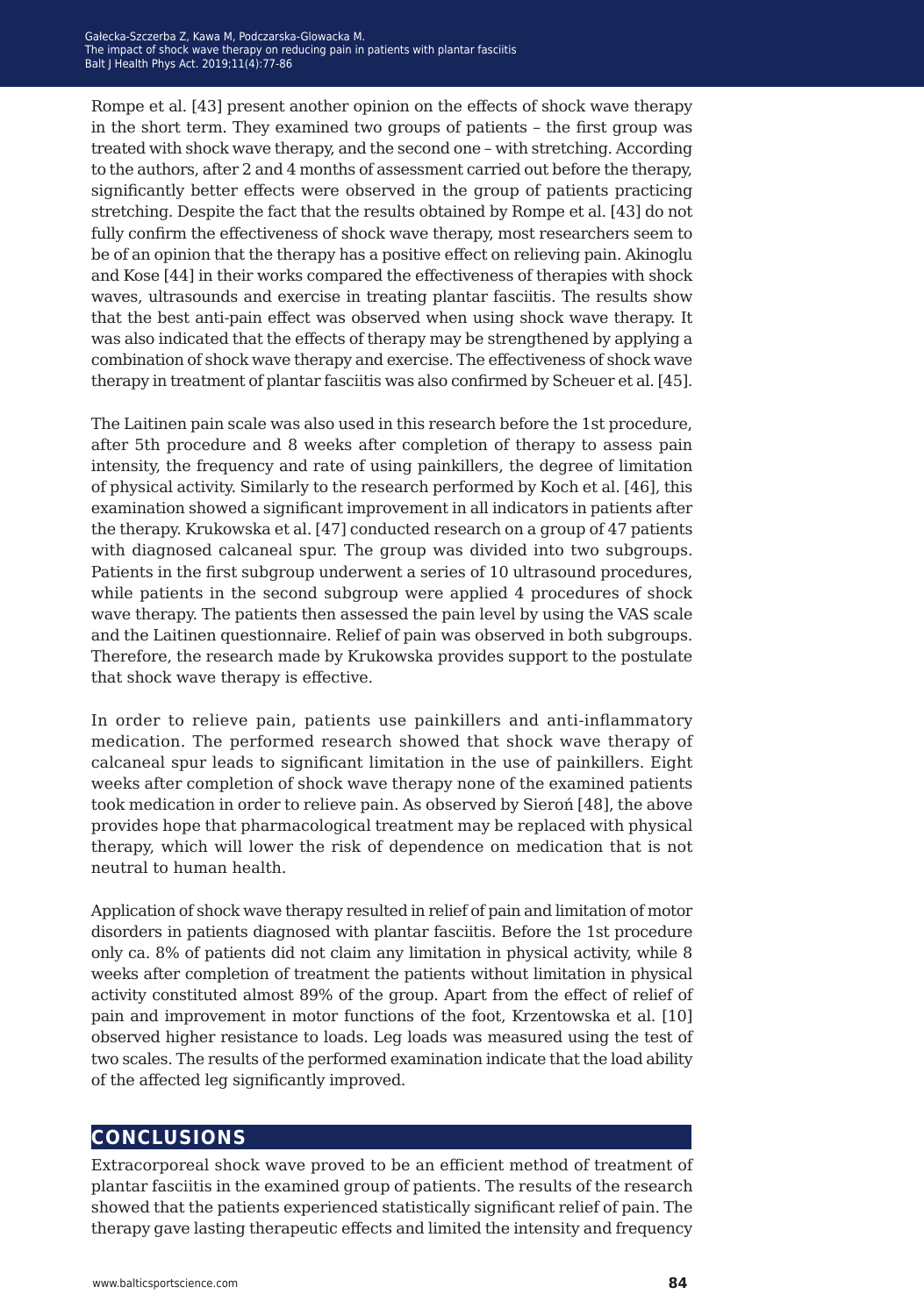of pain, which then allowed the patients to reduce the use of painkiller and to return to full physical ability.

Physical therapy is unquestionably a very useful tool in treatment of plantar fasciitis. However, it must be remembered that there is not one established pattern of treatment, since physical stimuli, due to the complexity of human organism, may give different effects in different persons.

### **references**

- [1] Masud T, Blundell A, Gordon AL, et al. European undergraduate curriculum in geriatric medicine developed using an international modified Delphi technique. Age Ageing. 2014;43(5):695-702. [https://](https://doi.org/10.1093/ageing/afu019) [doi.org/10.1093/ageing/afu019](https://doi.org/10.1093/ageing/afu019)
- [2] Lam R, Gallinaro A, Adleman J. Medical problems referred to a care of the elderly physician: insight for future geriatrics CME. Can Geriatr J. 2013;16(3):114-119. <https://doi.org/10.5770/cgj.16.58>
- [3] Helme RD, Gibson SJ. The epidemiology of pain in elderly people. Clin Geriatr Med. 2001;17(3):417-31. [https://doi.org/10.1016/S0749-0690\(05\)70078-1](https://doi.org/10.1016/S0749-0690(05)70078-1)
- [4] McMillan AM, Landorf KB, Barrett JT, Menz HB, Bird AR. Diagnostic imaging for chronic plantar heel pain: a systematic review and meta-analysis. J Foot Ankle Res. 2009;2:32. [https://doi.](https://doi.org/10.1186/1757-1146-2-32) [org/10.1186/1757-1146-2-32](https://doi.org/10.1186/1757-1146-2-32)
- [5] Cutts S, Obi N, Pasapula C, Chan W. Plantar fasciitis. Ann Coll Surg Engl. 2012; 94: 539-542. [https://](https://doi.org/10.1308/003588412X13171221592456
) [doi.org/10.1308/003588412X13171221592456](https://doi.org/10.1308/003588412X13171221592456
)
- [6] Agostinelli J, Ross JA. Infracalcaneal heel pain in the athlete. Clin Podiatr Med Surg. 1997;14(3): 503-509.
- [7] Geyer M. Achillodynia. Orthopade 2005;34(7):677-681. <https://doi.org/10.1007/s00132-005-0816-7>
- [8] Hoberg M, Grandinger R, Rudert M, Heel pain. MNW Fortschr Med. 2007;149(24):36-39. [https://](https://doi.org/10.1007/BF03365091) [doi.org/10.1007/BF03365091](https://doi.org/10.1007/BF03365091)
- [9] Prichasuk S, Subhadrabandhu T. The relationship of pes planus and calcaneal spur to plantar heel pain. Clin Orthop Relat Res. 1994;306:192-196.
- [10] Krzentowska K, Polak A, Stuchlik M. Radialna fala uderzeniowa w porównaniu do ultradźwięków i jonoforezy z lignokainą w leczeniu objawowej ostrogi piętowej [Shock wave compared to ultrasound and iontophoresis with lignocaine in treating symptomatic calcaneal spur]. Rehabil Prakt. 2017;5:30-41. Polish.
- [11] Plettner P. Exostosen des Fersenbeins. Jahresbericht der Gesellschaft fur Natur und Heilkunde 1900. Dresden.
- [12] Hansen L, Krogh TP, Ellingsen T, Bolvig L, Fredberg U. Long-term prognosis of plantar fasciitis: a 5- to 15-year follow-up study of 174 patients with ultrasound examination. Orthop J Sports Med. 2018;6(3): 2325967118757983. <https://doi.org/10.1177/2325967118757983>
- [13] Dunning J, Butts R, Henry N, Mourad F, Brannon A, Rodriguez H, et al. Electrical dry needling as an adjunct to exercise, manual therapy and ultrasound for plantar fasciitis: A multi-center randomized clinical trial. PLoS One. 2018; 13(10):e0205405.<https://doi.org/10.1371/journal.pone.0205405>
- [14] Twarowska N, Niemierzycka A. Effectiveness of using ultrasound therapy and manual therapy in the conservative treatment of calcaneal spur - pilot study Post Rehab. 2016;2:63-74. [https://doi.](https://doi.org/10.1515/rehab-2015-0044) [org/10.1515/rehab-2015-0044](https://doi.org/10.1515/rehab-2015-0044)
- [15] Greve JM, Grecco MV, Santos-Silva PR. Comparison of radial shockwaves and conventional physiotherapy for treating plantar fasciitis. Clinics (Sao Paulo). 2009;64(2):97-103. [https://doi.org/10.1590/](https://doi.org/10.1590/S1807-59322009000200006) [S1807-59322009000200006](https://doi.org/10.1590/S1807-59322009000200006)
- [16] Ghafoor I, Hassan D, Rasul A, Shahid HA. Effectiveness of manual physical therapy in treatment of plantar fasciopathy. J Liaquat Uni Med Health Sci. 2016;15(03):139-42.
- [17] Lareau CR, Sawyer GA, Wang JH, DiGiovanni CW. Plantar and medial heel pain: diagnosis and management. J Am Acad Orthop Surg.2014;22(6):372-80.<https://doi.org/10.5435/JAAOS-22-06-372>
- [18] Urse GN. Plantar fasciitis: A review. Osteopathic Family Physician. 2012;4(3):68-71. [https://doi.or](https://doi.org/10.1016/j.osfp.2011.10.003
)[g/10.1016/j.osfp.2011.10.003](https://doi.org/10.1016/j.osfp.2011.10.003
)
- [19] Rosenbaum AJ, DiPreta JA, Misener D. Plantar heel pain. Med Clin North Am. 2014;98(2):339-52. <https://doi.org/10.1016/j.mcna.2013.10.009>
- [20] Schwartz EN, Su J. Plantar fasciitis: a concise review. Perm J. 2014;18(1):e105-e107. [https://doi.](https://doi.org/10.7812/TPP/13-113) [org/10.7812/TPP/13-113](https://doi.org/10.7812/TPP/13-113)
- [21] Covey CJ, Mulder MD. Plantar fasciitis: How best to treat? J Fam Pract. 2013; 62(9):466-471.
- [22] Cleland JA, Abbott JH, Kidd MO, Stockwell S, Cheney S, Gerrard DF, et al. Manual physical therapy and exercise versus electrophysical agents and exercise in the management of plantar heel pain: a multicenter randomized clinical trial. J Orthop Sports Phys Ther. 2009;39(8):573-585. [https://doi.](https://doi.org/10.2519/jospt.2009.3036) [org/10.2519/jospt.2009.3036](https://doi.org/10.2519/jospt.2009.3036)
- [23] Stuber K, Kristmanson K. Conservative therapy for plantar fasciitis: a narrative review of randomized controlled trials. J Can Chiropr Assoc. 2006;50(2):118-133.
- [24] Crawford F, Snaith M. How effective is therapeutic ultrasound in the treatment of heel pain? Ann Rheum Dis. 1996; 55:265-267.<https://doi.org/10.1136/ard.55.4.265>
- [25] Crawford F, Thomson C. Interventions for treating plantar heel pain. Cochrane Database Syst Rev. 2010;1:CD000416. <https://doi.org/10.1002/14651858.CD000416.pub2>